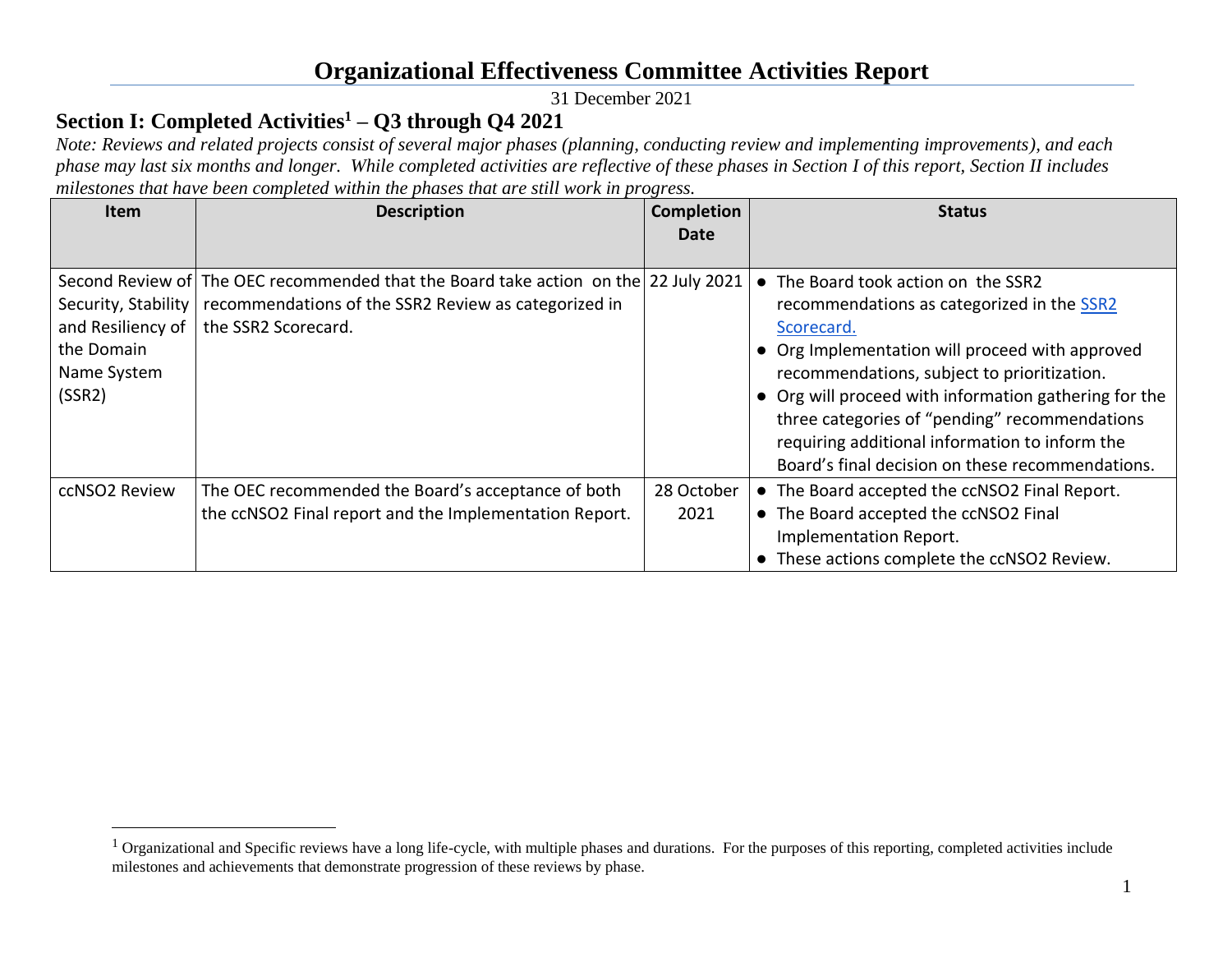31 December 2021

#### **Section II: In-Progress Activities**

*Note: Reviews and related projects consist of several major phases (planning, conducting review and implementing improvements), and each phase may last six months or longer. While completed activities are reflective of these phases in Section I of this report, Section II includes milestones that have been completed within the phases that are still work in progress.*

| Item                                                                           | Description <sup>2</sup>                                                                                                                                                                                    | <b>Target</b><br><b>Completion</b><br><b>Date</b> | <b>Status</b>                                                                                                                                                                                                                                                                                                                                                                          |
|--------------------------------------------------------------------------------|-------------------------------------------------------------------------------------------------------------------------------------------------------------------------------------------------------------|---------------------------------------------------|----------------------------------------------------------------------------------------------------------------------------------------------------------------------------------------------------------------------------------------------------------------------------------------------------------------------------------------------------------------------------------------|
| <b>IANA Naming</b><br><b>Function Review</b><br>(IFR) (Plan<br>Implementation) | The review is complete, pending Bylaws changes in the<br>IFR-related Bylaws sections and a contract change to the<br>IANA Naming Function Contract.                                                         | January<br>2022                                   | • Org to provide an update to the OEC on the status<br>of IFR-related Bylaws and contract changes in<br>January 2022.                                                                                                                                                                                                                                                                  |
| Deferral of<br>Organizational<br><b>Reviews</b>                                | Deferral of upcoming organizational reviews, pending<br>the Holistic Review/Continuous Improvement initiatives<br>recommended by ATRT3 (following up on the Board<br>action to defer the next GNSO Review). | 2022                                              | • ASO3 Review (to be confirmed with NRO, target to<br>start appears to be in July 2022)<br>• At-Large3 Review (scheduled to start June 2023)<br>• ccNSO3 Review (scheduled to start in November<br>2026)<br>• NomCom3 Review (scheduled to start in June 2023)<br>RSSAC3 Review (scheduled to start in July 2023)<br>$\bullet$<br>• SSAC3 Review (scheduled to start in February 2024) |
| Deferral of certain<br><b>Specific Reviews</b>                                 | Formalize the deferral of the next SSR review (due to<br>start in March 2022) and possible RDS-WHOIS (due to<br>start in October 2022) in line with the ATRT3<br>recommendations.                           | February<br>2022;<br>September<br>2022            | • To be discussed with the OEC at the January 2022<br>meeting.                                                                                                                                                                                                                                                                                                                         |

<sup>2</sup> Description of Review activities, for which the OEC provides oversight.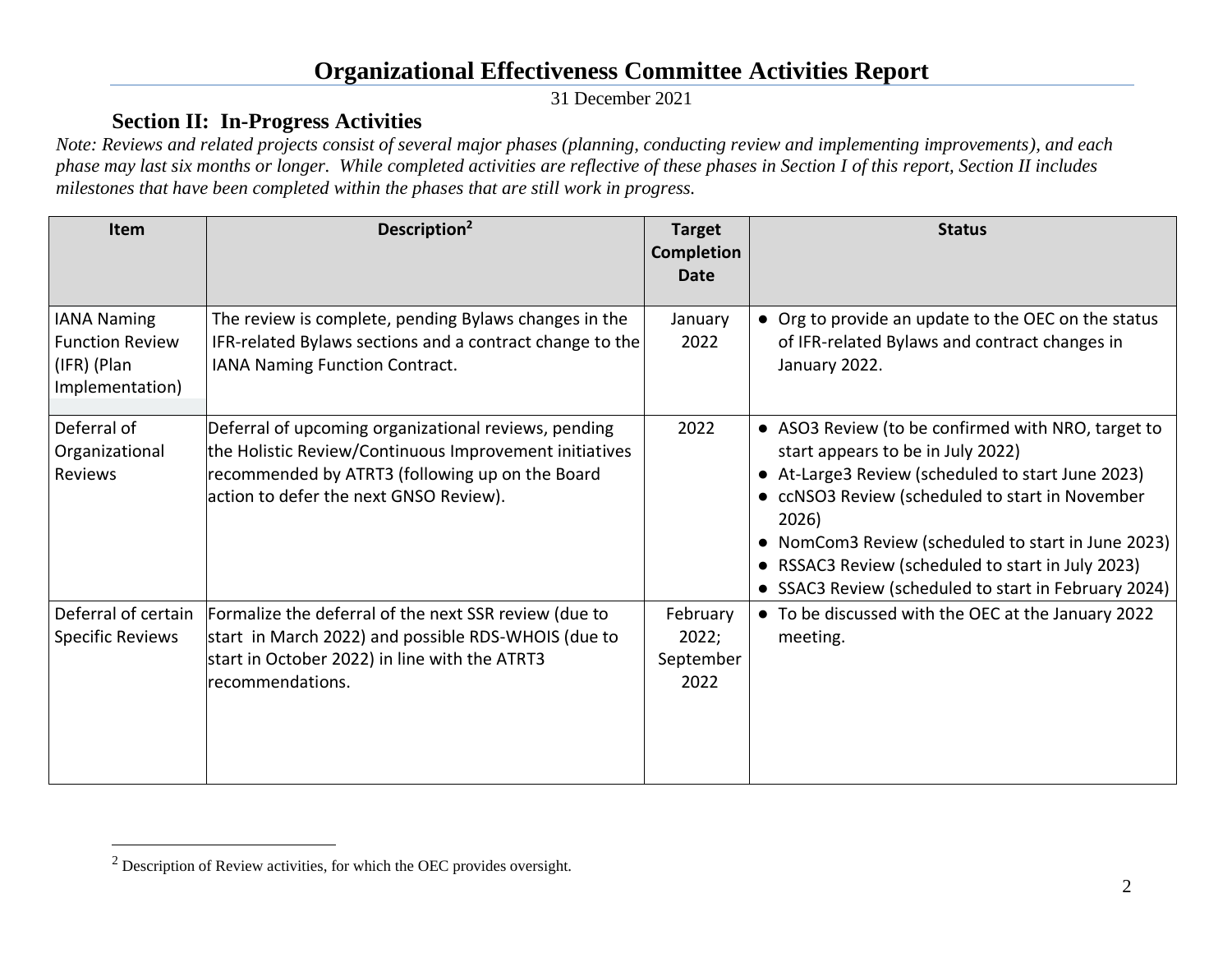|                                          | 31 December 2021                                                                                                                                         |              |                                                                                                                                                                                                                                                                                                                                                                                                                                                                                                                                                                                                                                                                                            |
|------------------------------------------|----------------------------------------------------------------------------------------------------------------------------------------------------------|--------------|--------------------------------------------------------------------------------------------------------------------------------------------------------------------------------------------------------------------------------------------------------------------------------------------------------------------------------------------------------------------------------------------------------------------------------------------------------------------------------------------------------------------------------------------------------------------------------------------------------------------------------------------------------------------------------------------|
| <b>Holistic Review</b><br>Pilot          | Brainstorming on next steps toward initiation of a<br>Holistic Review.                                                                                   | 2022         | • Continued discussion on next steps, with a roadmap<br>and a timeline to be defined.<br>• Drafting of the Terms of Reference (ToR) for the<br><b>Holistic Review Pilot.</b><br>• Communicate with ATRT3 Shepherds on next steps.                                                                                                                                                                                                                                                                                                                                                                                                                                                          |
| <b>RSSAC2 Review</b><br>(Implementation) | Update to the OEC on implementation progress<br>completed and forwarded to the OEC December 2021.<br>Next update to the OEC is planned for January 2022. | 2022         | Root Server System Governance Working Group<br>(RSS GWG) work has been on hold and<br>implementation of two recommendations is<br>dependent on this work resuming.<br>Implementation for recs 3a and 5 is considered<br>complete but will include ongoing interaction with<br>the community as part of the implementation.                                                                                                                                                                                                                                                                                                                                                                 |
| NomCom2 Review<br>(Implementation)       | The NomCom Review Implementation Working Group<br>(NomComRIWG) continues its implementation work.                                                        | June<br>2022 | In September 2021, the NomComRIWG decided to<br>withdraw its proposed Bylaws changes on<br>Recommendation 10 (NomCom rebalancing) in<br>light of strong opposition to the NomComRIWG<br>proposal from the chief affected party, the GNSO.<br>The NomComRIWG informed the GNSO of this<br>development.<br>The Standing Committee Charter draft has<br>progressed significantly, following collaboration<br>between ICANN Legal and NomComRIWG. The<br>revised Standing Committee Charter draft will be<br>submitted to the OEC in January-February 2022.<br>Recommendation 27 on "unaffiliated directors" is<br>progressing, following collaboration between<br>ICANN Legal and NomComRIWG. |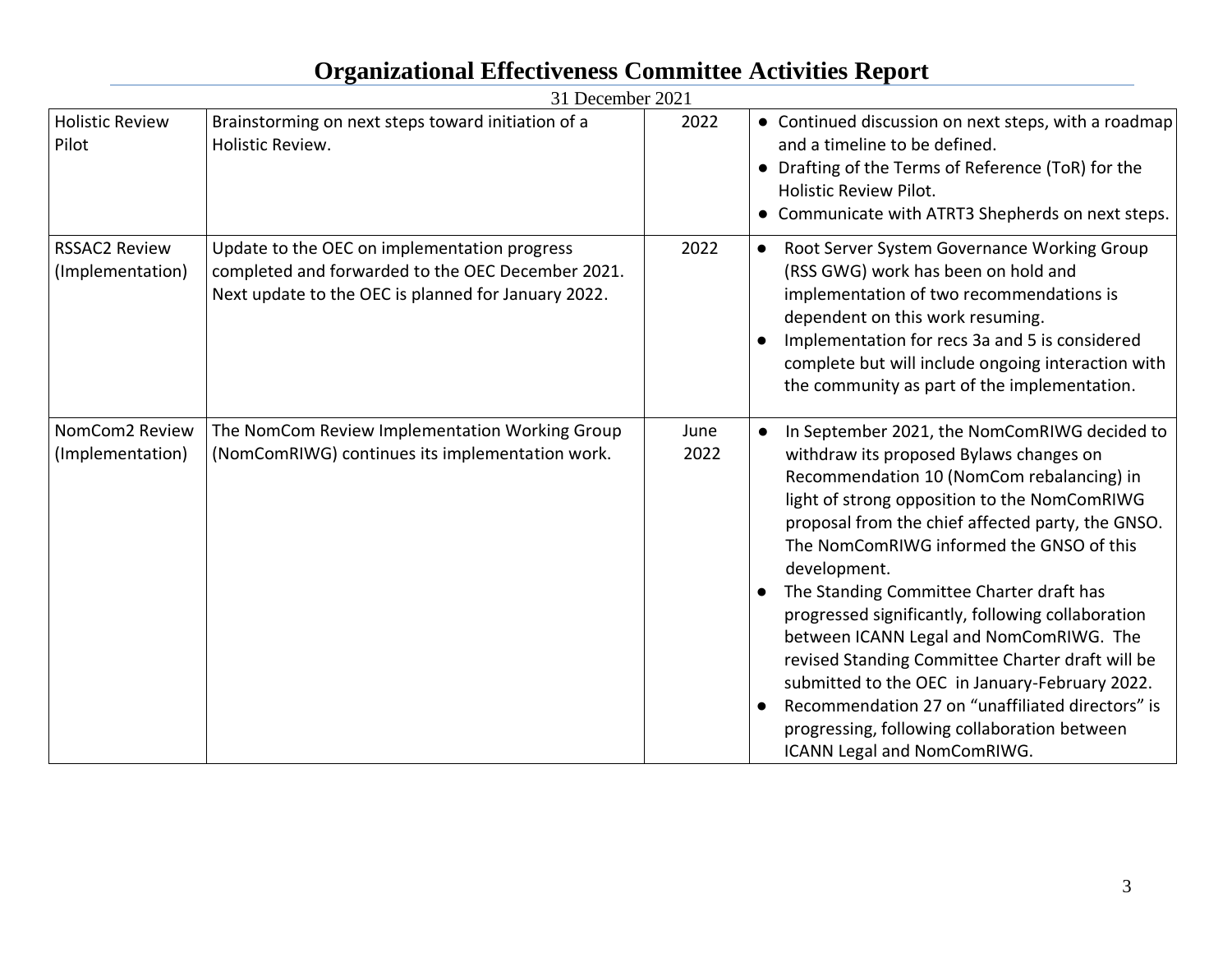|                                                                                                     | 31 December 2021                                                                                                                                                              |         |                                                                                                                                                                                                                                               |
|-----------------------------------------------------------------------------------------------------|-------------------------------------------------------------------------------------------------------------------------------------------------------------------------------|---------|-----------------------------------------------------------------------------------------------------------------------------------------------------------------------------------------------------------------------------------------------|
| Competition,<br><b>Consumer Trust</b><br>and Consumer<br>Choice (CCT)<br>Review<br>(Implementation) | Please see the CCT Review Home Page on ICANN.org for<br>the latest status on implementation of CCT<br>recommendations.                                                        | Ongoing | • The OEC continues to oversee the progress of<br>implementation based on the work by ICANN org<br>and the CCT Caucus Group.                                                                                                                  |
| ATRT3<br>(Implementation<br>Planning) $3$                                                           | ATRT3 recommendations are awaiting prioritization in<br>order for implementation planning to begin.<br>Please see the review home page on ICANN.org for the<br>latest status. | Ongoing | • The OEC continues to oversee the progress of<br>implementation based on the work by ICANN org,<br>the ATRT3 Caucus Group and the related work of<br>the Board Caucus Group on Budgeting and<br>Prioritization of Community Recommendations. |
| <b>SSR2 Review</b><br>(Implementation<br>Pending<br>recommendations)                                | Implementation of approved recommendations in<br>progress. Analysis of pending recommendations in<br>Planning; action on   preparation for Board action.                      | Ongoing | • Review update to be discussed at the Board<br>Workshop meeting in January 2022.                                                                                                                                                             |

 $3$  The OEC oversees the development and maintenance of Review Framework that encapsulates the policies, processes and procedures applicable to the conduct of Reviews and ensures adherence to Operating Standards, Bylaws, and best practices.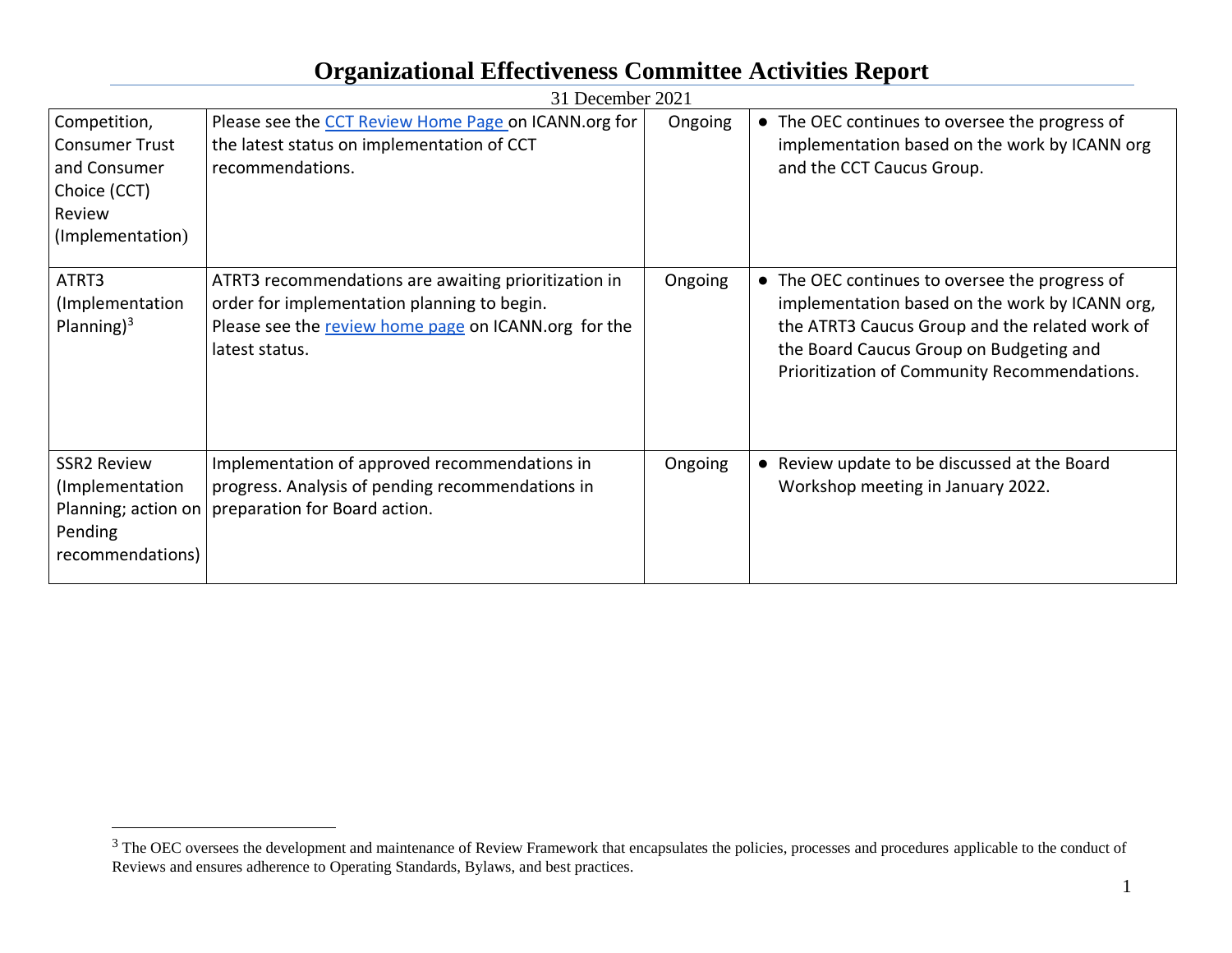31 December 2021

### **Appendix I: Resolutions Recommended by the OEC to the Board**

| <b>Date</b>        | <b>Resolution Title</b>                                                                                                                   | Category     | <b>Status</b> | <b>Resolution</b><br><b>Number</b> | <b>Topic</b>                                              | <b>Summary</b>                                                                                                                                                                                                                                                                                                                                                                                                                                                                                                            |
|--------------------|-------------------------------------------------------------------------------------------------------------------------------------------|--------------|---------------|------------------------------------|-----------------------------------------------------------|---------------------------------------------------------------------------------------------------------------------------------------------------------------------------------------------------------------------------------------------------------------------------------------------------------------------------------------------------------------------------------------------------------------------------------------------------------------------------------------------------------------------------|
| 22 July<br>2021    | Second Security, Stability,<br>and Resiliency (SSR2)<br><b>Review Team Final</b><br>Report                                                | <b>Board</b> | Complete      | $2021.07.22.11 -$<br>2021.07.22.13 | <b>SSR2 Review</b><br>recommendations                     | The Board thanked the members<br>of the SSR2 Review Team for<br>their dedication and work to<br>achieve the SSR2 Review Team<br>Final Report.<br>The Board took action on each of<br>the 63 recommendations issued<br>within the SSR2 Review Team<br>Final Report, as specified within<br>the Scorecard titled "Final SSR2<br><b>Review Team Recommendations</b><br>- Board Action." The Board<br>directed ICANN's President and<br>CEO, or his designee(s), to take<br>all actions as directed within that<br>Scorecard. |
| 28 October<br>2021 | Acceptance of the Final<br>Report on the Second<br>Organizational Review of<br>the ccNSO and Initiation<br>of Bylaws Amendment<br>Process | <b>Board</b> | Complete      | $2021.10.28.06 -$<br>2021.10.28.10 | ccNSO2 Final Report and<br>Final Implementation<br>Report | The Board accepted the ccNSO2<br>Review Final Report and Final<br>Implementation Report.<br>The Board approved the<br>initiation of the Standard Bylaws<br>Amendment Process to allow for<br>consideration of the ccNSO<br>Council's requested changes to<br>Articles 10 and Annex B of the<br>ICANN Bylaws, and directs the<br>ICANN President and CEO, or his                                                                                                                                                           |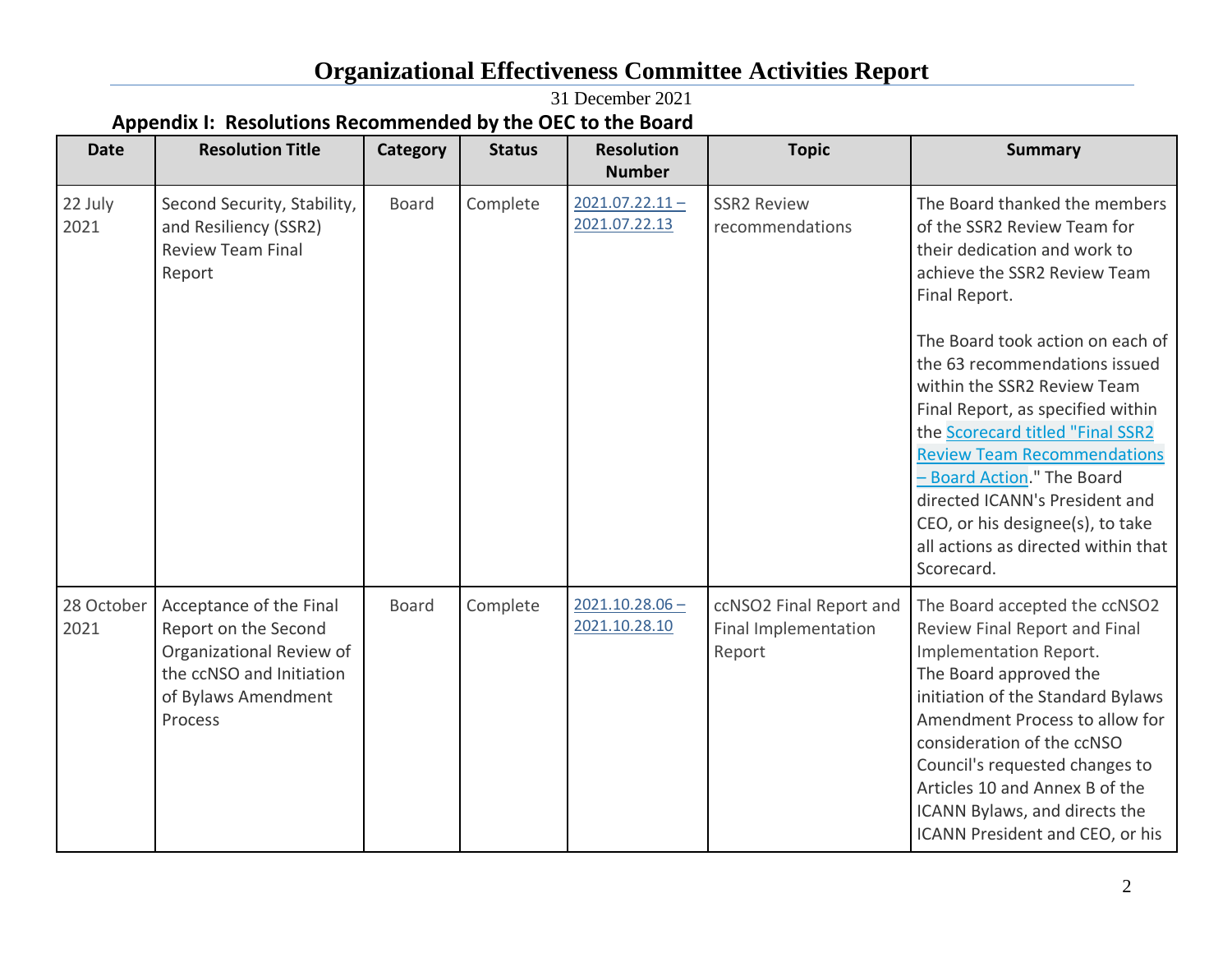| 31 December 2021 |  |  |  |  |                                                                          |
|------------------|--|--|--|--|--------------------------------------------------------------------------|
|                  |  |  |  |  | designee(s), to post those<br>proposed amendments for public<br>comment. |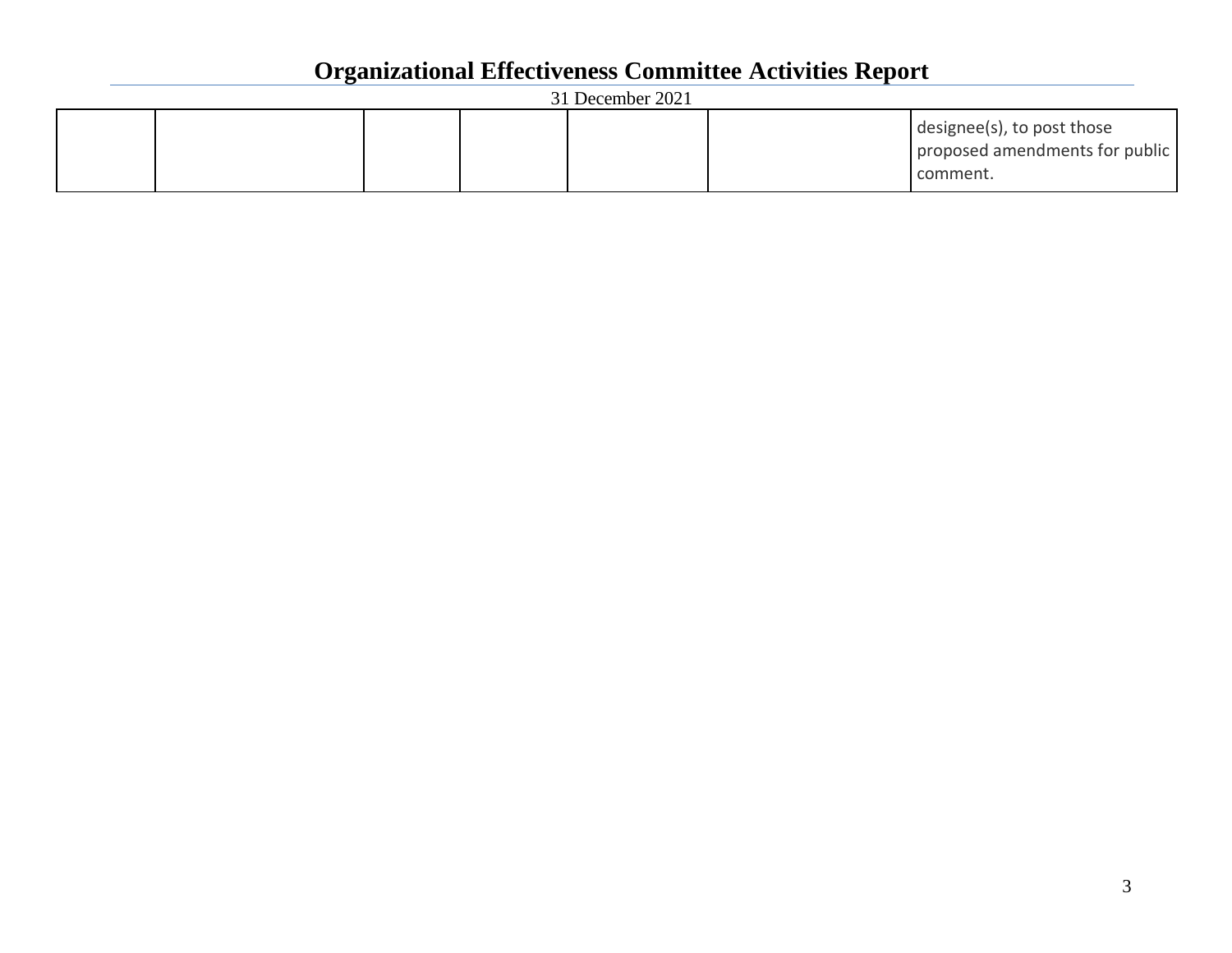31 December 2021

### **Appendix II: Current Status of Reviews (from [icann.org\)](https://www.icann.org/resources/reviews)**

| <b>Specific Reviews</b>                                                       | <b>Status</b>                                                                                                                                                                             | <b>Additional Resources</b>                                                                                                 |
|-------------------------------------------------------------------------------|-------------------------------------------------------------------------------------------------------------------------------------------------------------------------------------------|-----------------------------------------------------------------------------------------------------------------------------|
| Accountability and Transparency (ATRT3)                                       | Implementation in progress, including<br>impact on other reviews' cycles.                                                                                                                 | Historical milestones, outputs, and final deliverables:<br>Review Home Page on ICANN.org.<br><b>Review data: Fact Sheet</b> |
| Competition, Consumer Trust, and<br>Consumer Choice (CCT)                     | Implementation in progress.                                                                                                                                                               | Historical milestones, outputs, and deliverables: Review<br>Home Page on ICANN.org<br><b>Review data: Fact Sheet</b>        |
| <b>Registration Directory Service Review</b><br>formerly "WHOIS" (RDS-WHOIS2) | Implementation in progress.                                                                                                                                                               | Historical milestones, outputs, and deliverables: Review<br>Home Page on ICANN.org<br><b>Review data: Fact Sheet</b>        |
| Security, Stability, and Resiliency of the<br>Domain Name System (SSR2)       | Recommendations placed in "pending"<br>categories in process of being analyzed.<br>Implementation planning underway,<br>subject to prioritization for Board-<br>approved recommendations. | Historical milestones, outputs, and deliverables: Review<br>Home Page on ICANN.org<br>Review data: Fact Sheet               |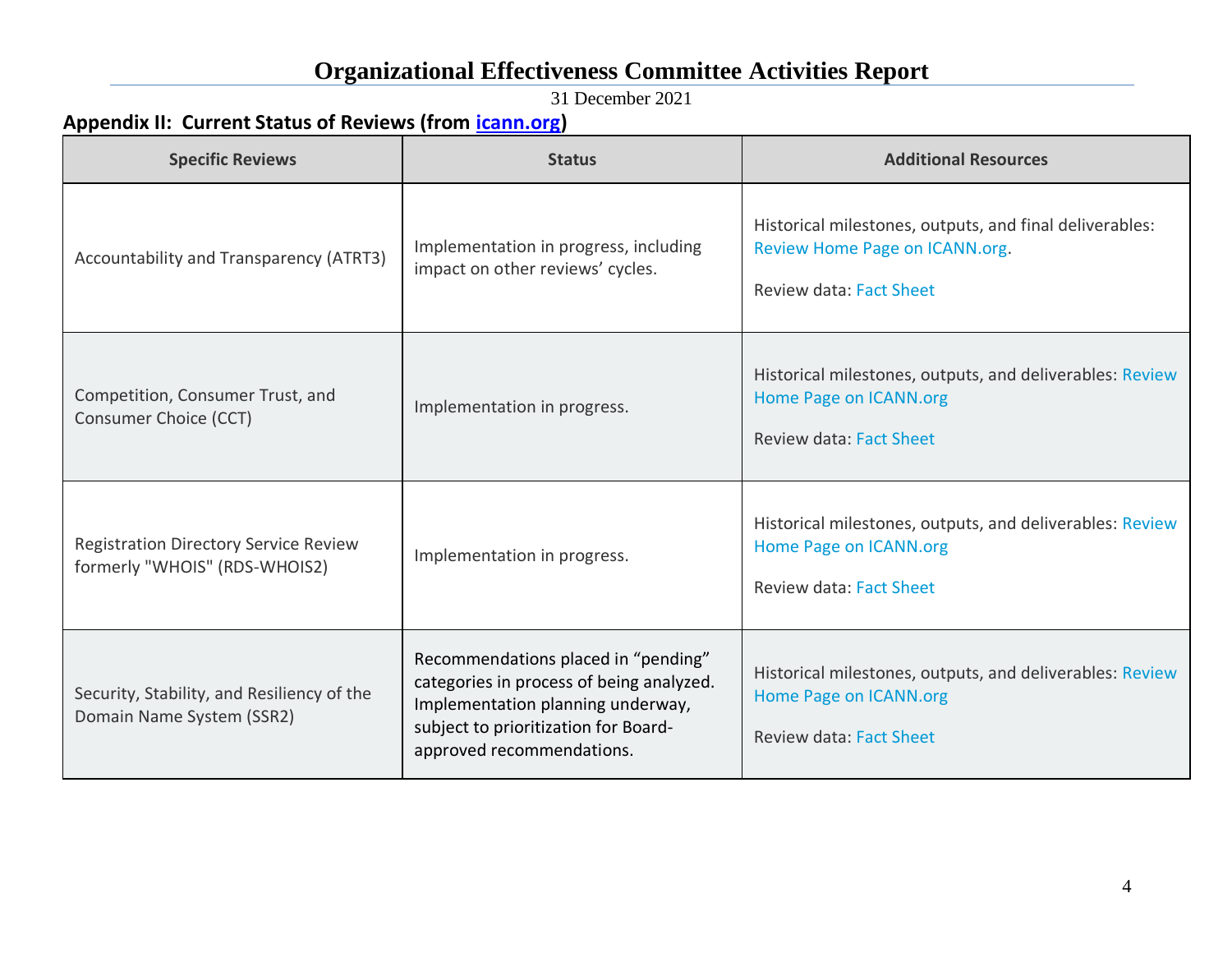31 December 2021

| <b>Organizational Reviews</b>                                 | <b>Status</b>                                                                                                                                             | <b>Additional Resources</b>                                                                                                                                                                           |
|---------------------------------------------------------------|-----------------------------------------------------------------------------------------------------------------------------------------------------------|-------------------------------------------------------------------------------------------------------------------------------------------------------------------------------------------------------|
| Address Supporting Organization (ASO2)                        | Final implementation complete. Next<br>review cycle is pending implementation<br>of ATRT3 recommendations pertaining to<br>Organizational Reviews.        | Find essential milestones, outputs, and final<br>deliverables on the ASO Review Home Page on<br>ICANN.org.                                                                                            |
| At-Large (At-Large2)                                          | Final implementation complete. Next<br>review cycle is pending implementation<br>of ATRT3 recommendations pertaining to<br>Organizational Reviews.        | Find latest news and progress updates on the At-<br>Large/ALAC Review Wiki Workspace and historical<br>milestones, outputs, and final deliverables on the At-<br>Large Review Home Page on ICANN.org. |
| <b>Country Code Names Supporting</b><br>Organization (ccNSO2) | Implementation has been completed.<br>Next review cycle is pending<br>implementation of ATRT3<br>recommendations pertaining to<br>Organizational Reviews. | Find historical milestones, outputs, and final<br>deliverables on the ccNSO Review Home Page on<br>ICANN.org.                                                                                         |
| <b>Generic Names Supporting Organization</b><br>(GNSO2)       | The Board took action to defer the<br>GNSO3 review at their meeting on 21<br>June 2021.                                                                   | Find latest news and progress updates on the GNSO<br>Review Wiki Workspace and historical milestones,<br>outputs, and final deliverables on the GNSO Review<br>Home Page on ICANN.org.                |
| Nominating Committee (NomCom2)                                | The NomComRIWG continues with the<br>implementation and submitted its six-                                                                                | Find latest news and progress updates on the<br>NomCom Review Wiki Workspace and historical                                                                                                           |